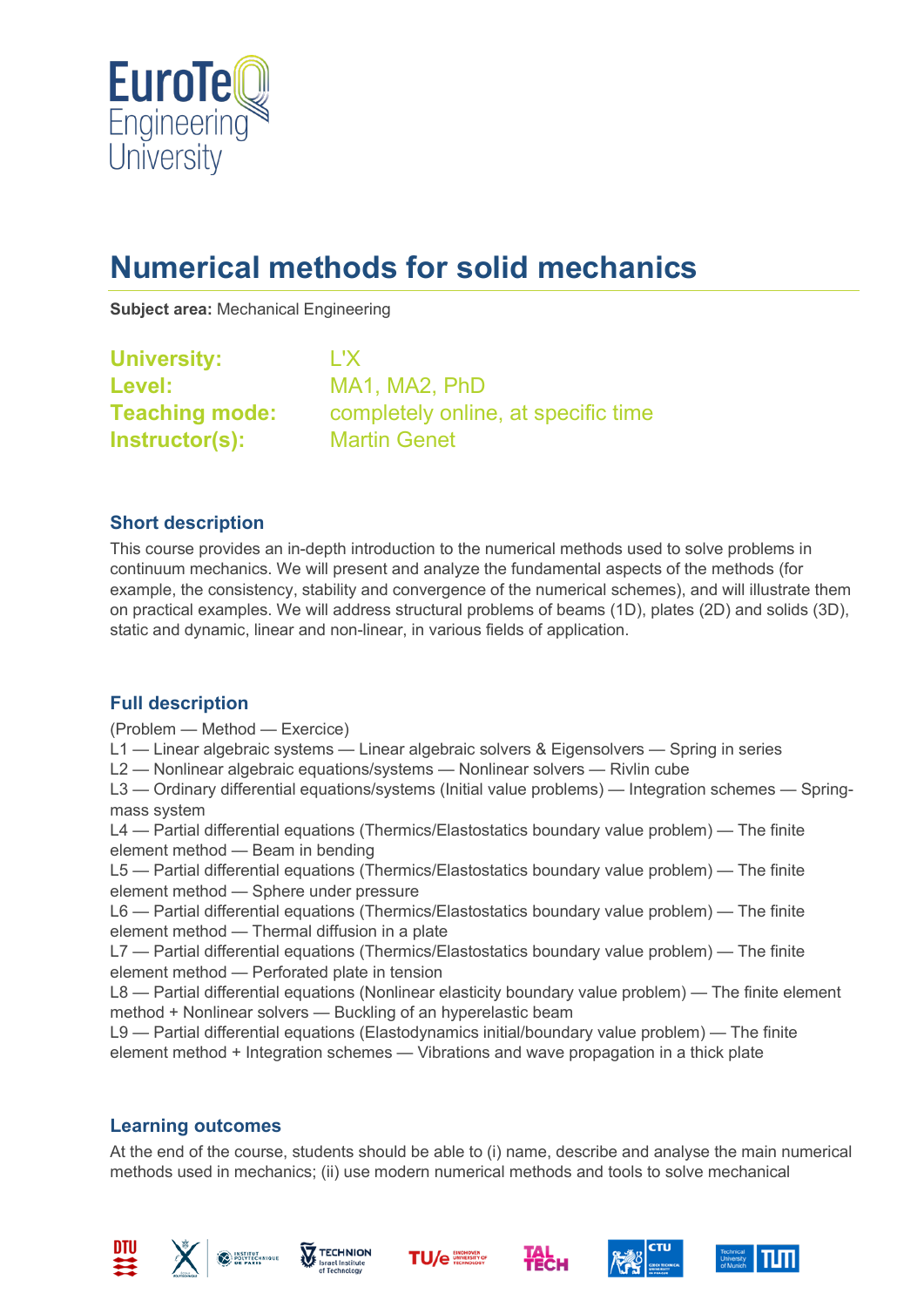

problems in physics and engineering, while understanding and controlling underlying assumptions and approximations; (iii) develop and implement new methods for given problems under given constraints and objectives.

#### **General information**

| <b>Contact hours per week:</b> | 2h of videos + quiz (free schedule), 2h of exercice (fixed schedule), 1-4h<br>of personal work to finish the exercices (free schedule)                                                                                                                                                                             |  |  |
|--------------------------------|--------------------------------------------------------------------------------------------------------------------------------------------------------------------------------------------------------------------------------------------------------------------------------------------------------------------|--|--|
| <b>Total workload:</b>         | 54h for videos + exercices, 20h for final project and presentation (in<br>student hours for the whole course)                                                                                                                                                                                                      |  |  |
| <b>ECTS credits:</b>           | 5                                                                                                                                                                                                                                                                                                                  |  |  |
| Language:                      | English                                                                                                                                                                                                                                                                                                            |  |  |
| <b>Course start date:</b>      | 19 September 2022                                                                                                                                                                                                                                                                                                  |  |  |
| <b>Course end date:</b>        | 09 December 2022                                                                                                                                                                                                                                                                                                   |  |  |
| Add. info about start date:    | Week of September 19, 2022                                                                                                                                                                                                                                                                                         |  |  |
| Weekly teaching day/time:      | Exercices should be on Monday mornings                                                                                                                                                                                                                                                                             |  |  |
| Time zone:                     | CET (Denmark, Germany, France, Netherlands, Switzerland, Czech<br>Republic)                                                                                                                                                                                                                                        |  |  |
| <b>Further information:</b>    |                                                                                                                                                                                                                                                                                                                    |  |  |
| <b>Prerequisites:</b>          | (3D) Continuum Mechanics class + Linear algebra class                                                                                                                                                                                                                                                              |  |  |
| <b>Activities and methods:</b> | Courses are in the form of short videos followed by short quiz. Exercices<br>are in the form of Jupyter notebooks with theoretical (answer on paper) /<br>code (answer in notebook) / analytical (answer on paper and in notebook)<br>questions. For the exercices, students work in randomly generated<br>groups. |  |  |
| <b>Presence on campus:</b>     | no                                                                                                                                                                                                                                                                                                                 |  |  |
| <b>Final examination</b>       |                                                                                                                                                                                                                                                                                                                    |  |  |
| Form:                          | 50% exercices to submit every week, 50% final project and presentation                                                                                                                                                                                                                                             |  |  |
| Date:                          |                                                                                                                                                                                                                                                                                                                    |  |  |
| <b>Location/format:</b>        | can be online                                                                                                                                                                                                                                                                                                      |  |  |
| <b>Re-sit possibility:</b>     |                                                                                                                                                                                                                                                                                                                    |  |  |

- **Transcript available:** end of the semester and generally 8 weeks after the exam.
- **Add. info/requirements:** The exam will take place the week of December 12, 2022